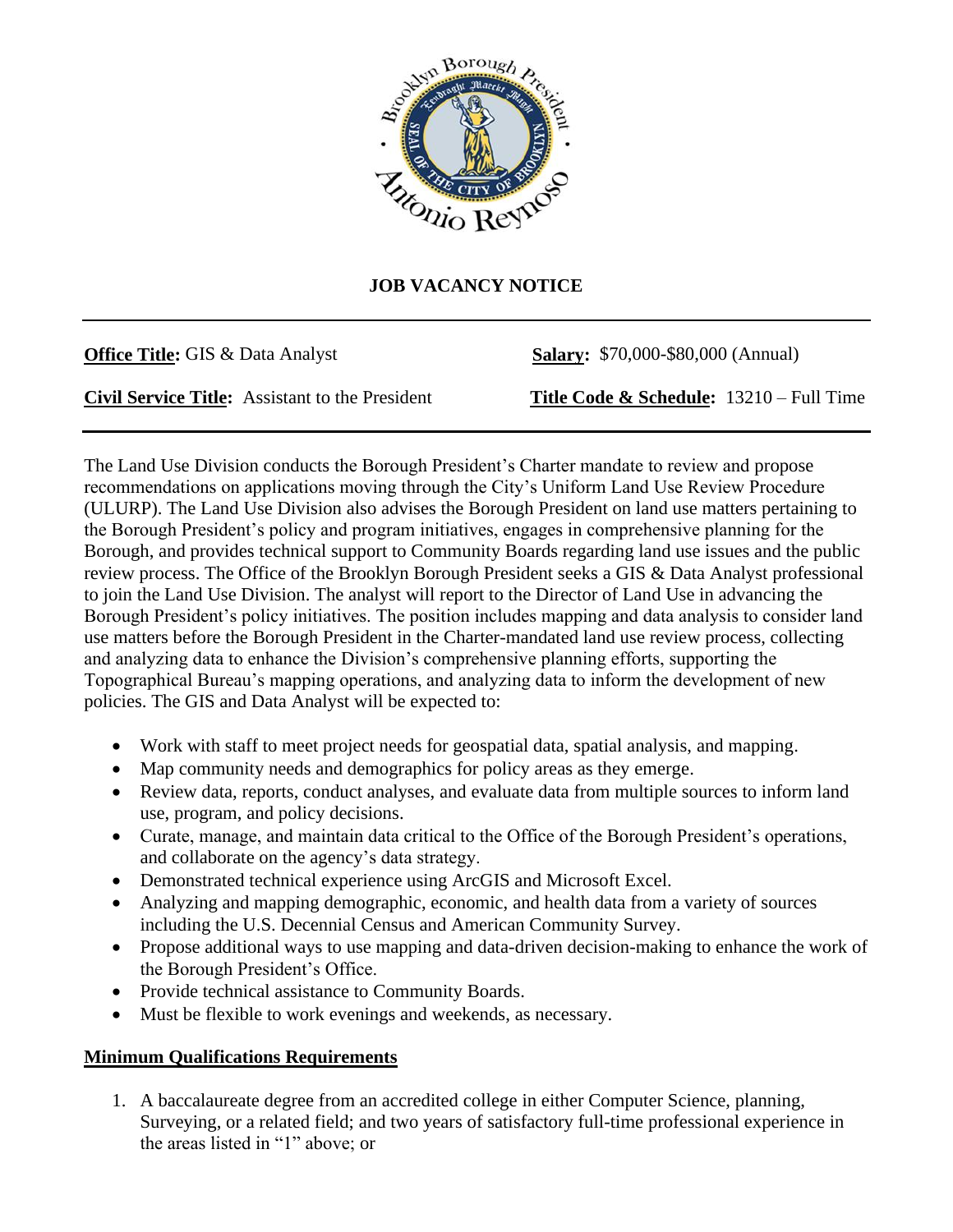2. A satisfactory combination of education and/or experience equivalent to "1", or above. However, all candidates must have at least two years of full-time experience as described in "1" above.

## **Preferred Skills**

- Experience conducting policy reviews or analyses for a government or non-profit organization.
- Excellent project and data management skills and ability to meet deadlines, while balancing long-term projects and immediate requests.
- Effective communication skills (written, verbal, and presentation), research, organizational, and reasoning skills.
- Ability to work without supervision, take initiative, and collaborate effectively with others.
- Experience with or interest in community-based planning and neighborhood development issues, and Community Boards, civic associations, and neighborhood groups.
- Familiarity with New York City government, development, and housing issues; land use planning and policy; zoning; and the Uniform Land Use Review Procedure.
- Experience with or interest in cartographic/data design best practices, data literacy, quality, accessibility, and promoting data best practices are a plus.
- Experience with or interest in other tools and technologies such as SketchUp, SPSS, Carto, R, Python, Leaflet, SAS, and Adobe Creative Suite is a plus, along with experience navigating large datasets.

**To apply:** Submit a resume, cover letter, and the contact information for three professional references to [BKBPHR@brooklynbp.nyc.gov](mailto:HR@brooklynbp.nyc.gov) with the subject line "GIS and Data Analyst." Submission of an application package does not guarantee that you will receive an interview. Only those candidates under consideration will be contacted.

The City of New York is an inclusive equal opportunity employer committed to recruiting and retaining a diverse workforce and providing a work environment that is free from discrimination and harassment based upon any legally protected status or protected characteristic, including but not limited to an individual's sex, race, color, ethnicity, national origin, age, religion, disability, sexual orientation, veteran status, gender identity, or pregnancy. If you are a qualified individual with a disability or a disabled veteran, you may request a reasonable accommodation if you are unable or limited in your ability to apply for a job because of your disability. You can request reasonable accommodations from the EEO office at [BKBPEEO@brooklynbp.nyc.gov.](mailto:EEO@brooklynbp.nyc.gov.)

New York City residency is required within 90 days of appointment. However, City Employees in certain titles who have worked for the City for two (2) continuous years may also be deemed to be in compliance with the residency requirement if they reside in Nassau, Suffolk, Putnam, Westchester, Rockland, or Orange County.

As of August 2, 2021, all new hires must be vaccinated against the COVID-19 virus, unless they have been granted a reasonable accommodation for religion or disability. This requirement must be met by your date of hire unless a reasonable accommodation for exemption is received and approved by the hiring agency.